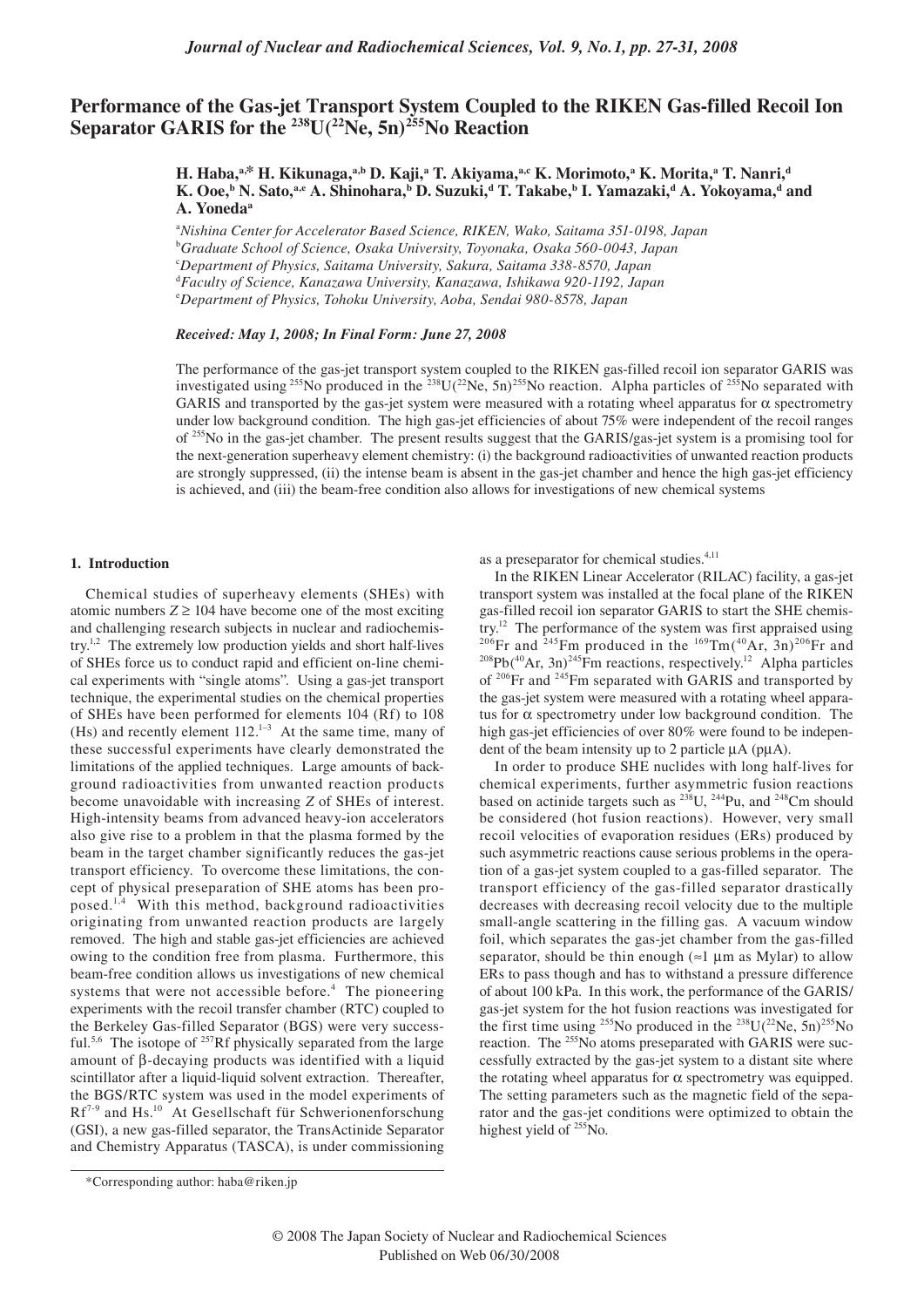

**Figure 1.** A schematic of the experimental setup: (a) RIKEN gas-filled recoil ion separator GARIS; (b) 12-strip Si detector (SD) chamber; (c) Gas-jet chamber; (d) Rotating wheel apparatus MANON for  $\alpha$  spectrometry.

# **2. Experimental**

A schematic of the experimental setup is shown in Figure 1. The <sup>22</sup>Ne<sup>7+</sup> ion beam was extracted from RILAC. A <sup>238</sup>U<sub>3</sub>O<sub>8</sub> target of 370  $\mu$ g cm<sup>-2</sup> thickness was prepared by electrodeposition in 2-propanol onto a 1.27 mg  $cm^{-2}$  titanium backing foil. The details of the target preparation are reported elsewhere.<sup>13</sup> Sixteen targets were mounted on a rotating wheel of 30 cm in diameter. The wheel was rotated during the irradiation at 3000 rpm. The beam energy was 113.8 MeV at the middle of the target. At this incident energy, the excitation function for the  $^{238}$ U( $^{22}$ Ne, 5n) $^{255}$ No reaction exhibits the maximum cross section of 90 nb.14 The beam intensity was monitored by measuring elastically scattered projectiles with a Si PIN photodiode (Hamamatsu S1223) mounted at 45° with respect to the beam axis. The typical beam intensity was 4 pµA. GARIS was filled with helium at a pressure of 37 Pa. The other details of GARIS are given elsewhere.<sup>15</sup>

As shown in Figures 1a and 1b, the evaporation residues of interest were separated in-flight from beam particles and transfer reaction products with GARIS, and were implanted into a 12-strip Si detector (SD) of  $60 \times 60$  mm<sup>2</sup> (Hamamatsu 12CH PSD) through a Mylar window foil which was supported with a circular-hole (4.0 mm diameter) grid with 71.6% transparency and of 60 mm diameter. The thickness of the Mylar foil was determined to be  $1.1\pm0.1$  µm based on the energy loss of 5.486-MeV  $\alpha$  particles from <sup>241</sup>Am and on the stopping powers calculated with the SRIM code.<sup>16</sup> The cycle of the beam-on  $(300 s)$ and beam-off (600 s) measurements was performed, because no α peaks of  $255$ No were observed in the beam-on spectrum due to large amounts of background events. The α-particle

energy resolutions of the 12 SDs were 20–60 keV FWHM. All events were registered in an event-by-event mode using the VME LIST/PHA module (Iwatsu A3100). The magnetic rigidities of 1.73, 1.82, 1.93, and 2.04 T m were examined to optimize the transport efficiency of GARIS for <sup>255</sup>No.

In the gas-jet transport experiments, the reaction products separated with GARIS were guided into the stainless-steel gasjet chamber of 60 mm depth as shown in Figure 1c. The magnetic rigidity was set at 1.93 T m. The  $255N$ o atoms were stopped in the helium gas, attached to aerosol particles generated by sublimation of the KCl powder, and were continuously transported through a Teflon capillary (1.59 mm i.d., 4 m length) to the rotating wheel apparatus MANON for  $\alpha$  spectrometry (Figure 1d) which was the compact one of the Measurement system for the Alpha-particle and spontaneous fissioN events ON-line developed at Japan Atomic Energy Agency (JAEA).<sup>17</sup> The temperature of the KCl aerosol generator was fixed to 620 °C based on the previous  $^{169}$ Tm(<sup>40</sup>Ar,  $(3n)^{206}$ Fr experiment.<sup>12</sup> The flow rates of the helium gas were varied at 1.0, 2.0, 3.0, 4.0, and 5.0 L min<sup>-1</sup>, which resulted in the inner pressures of the gas-jet chamber of 38, 54, 69, 81, and 92 kPa, respectively. In MANON, the aerosol particles were deposited on 200-position Mylar foils of 0.68 µm thickness placed at the periphery of a stainless steel wheel of 420 mm diameter. The wheel was stepped at 90-s interval to position the foils between seven pairs of Si PIN photodiodes (Hamamatsu S3204-09). Each detector had an active area of  $18 \times 18$  mm<sup>2</sup> and a 38% counting efficiency for  $\alpha$  particles. The  $\alpha$ -particle energy resolution was 60 keV FWHM for the detectors which look at the sample from the collection side (top detectors).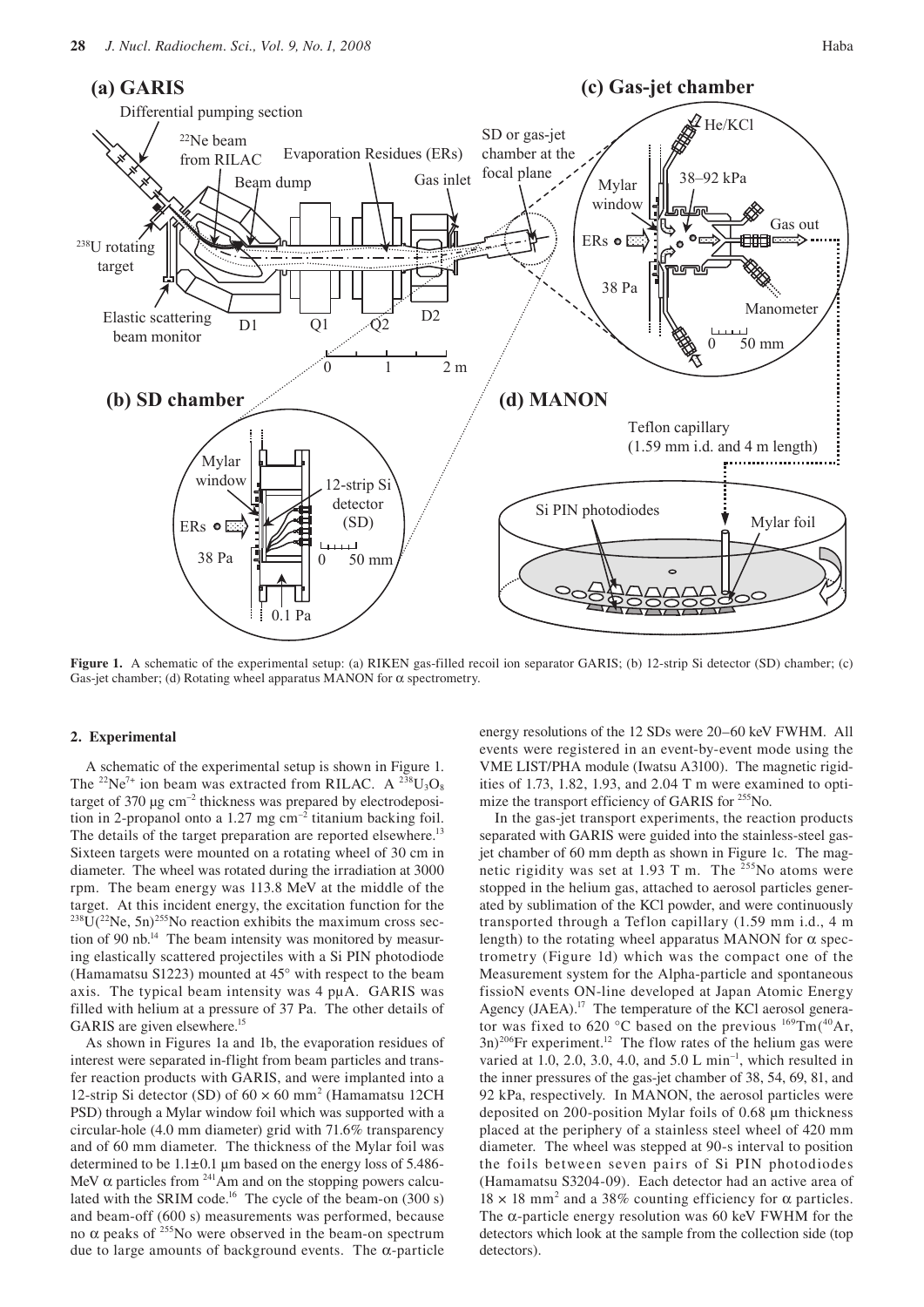

**Figure 2.** (a) α-Particle spectra measured in the 12-strip Si detector (SD) under the beam-off condition for 36000 s. The <sup>22</sup>Ne beam dose of  $4.3 \times 10^{17}$  was accumulated during the cycles of the beam-on (300 s) and beam-off (600 s) measurements. The magnetic rigidity of GARIS was set at 1.93 T m. The inset shows a decay curve of the 7.620–8.312-MeV α peaks of <sup>255</sup>No. (b) Background α-particle spectrum measured with SD for 82000 s before the beam experiment.

## **3. Results and Discussion**

As mentioned in the previous section, no  $\alpha$  peaks were identified in the  $\alpha$  spectrum measured with SD under the beam-on condition (the total count rate of all strips of  $SD$  at  $> 1$  MeV is about 2 k counts per second for the 1-pµA beam intensity). Figure 2a shows a sum of  $α$ -particle spectra measured in all the strips of SD for 36000 s under the beam-off condition. The beam dose of  $4.29 \times 10^{17}$  was accumulated during the cycles of the beam-on (300 s) and beam-off (600 s) measurements. The magnetic rigidity of GARIS was 1.93 T m. As indicated in Figure 2a,  $\alpha$  peaks of <sup>255</sup>No were identified in the energy region of interest ( $E_\alpha$  = 7.620–8.312 MeV),<sup>18</sup> though many other α peaks are seen in the spectrum. Compared in Figure 2b is a background spectrum measured with SD for 82000 s before the beam experiment. Since SD was contaminated with long-lived <sup>225</sup>Ac ( $\hat{T}_{1/2}$  = 10.0 d) and <sup>227</sup>Th ( $T_{1/2}$  = 18.72 d) which were implanted into SD as transfer reaction products from 232Th in the previous experiment, α lines of their daughter nuclides of  $^{221}$ Fr,  $^{211}$ Bi,  $^{219}$ Rn,  $^{217}$ At,  $^{215}$ Po, and  $^{213}$ Po are clearly identified. Thus, the  $\alpha$  peaks in Figure 2a except those for <sup>255</sup>No are unambiguously assigned as the background components, though small contributions of the daughter nuclides of <sup>255</sup>No, <sup>255</sup>Md  $(T_{1/2} = 27 \text{ min}, E_\alpha = 7.326 \text{ MeV})$  and <sup>255</sup> Fm  $(T_{1/2} = 20.07 \text{ h}, E_\alpha =$ 7.016 MeV), are seen in the spectrum. The decay curve of the 7.620–8.312 MeV  $\alpha$  peaks of <sup>255</sup>No is shown in the inset of Figure 2a. The half-life of  $^{255}$ No was determined to be  $3.8\pm0.7$ min, which is in agreement with the literature value of  $3.1 \pm 0.2$ 



**Figure 3.** Yield variation of <sup>255</sup>No produced in the <sup>238</sup>U( $^{22}$ Ne, 5n)<sup>255</sup>No reaction as a function of the magnetic rigidity of GARIS. The dashed curve represents the result of the least-squares fitting with the Gaussian curve with a maximum yield at  $B\rho = 1.89 \pm 0.02$  T m and a resolution of  $\Delta B \rho / B \rho = 12 \pm 2\%$ .



**Figure 4.** Sum of  $\alpha$ -particle spectra measured in the seven top detectors of the rotating wheel apparatus MANON for 630 s after the 90-s aerosol collection. The 90-s aerosol collection was repeated 207 times. The beam dose of  $2.8 \times 10^{17}$  was accumulated. The helium flow rate was  $1.0 \text{ L min}^{-1}$  and the inner pressure of the gas-jet chamber was 38 kPa.

min.<sup>18</sup> The decay curve also suggests that the contribution of 8.093-MeV  $\alpha$  peak of <sup>254</sup>No ( $T_{1/2} = 55$  s), which is producible in the <sup>238</sup>U( $^{22}$ Ne, 6n)<sup>254</sup>No reaction, is negligible within the error limit.

In Figure 3, relative yields of  $255$ No are shown as a function of the magnetic rigidity (*B*ρ) of the separator. As shown by a dashed curve in Figure 3, a least-squares fitting with the Gaussian curve gives a maximum yield at *B*ρ = 1.89±0.02 T m, where the transport efficiency of GARIS was evaluated to be about 5% for the focal plane of 60 mm diameter, assuming the cross section of the <sup>238</sup>U(<sup>22</sup>Ne, 5n)<sup>255</sup>No reaction to be 90 nb.<sup>14</sup> The resolution of  $\Delta B \rho / B \rho = 12 \pm 2\%$  suggests that the transport efficiency of GARIS would be increased by a factor of about 2 using the larger focal plane window of 100 mm diameter.

Figure 4 shows the sum of  $\alpha$ -particle spectra measured in the seven top detectors of MANON. In this measurement, the beam dose of  $2.81 \times 10^{17}$  was accumulated. The 7.620–8.312-MeV  $\alpha$  peaks of <sup>255</sup>No are clearly seen in the spectrum, indicating that the gas-jet transport of 255No to MANON was successfully conducted after the physical separation with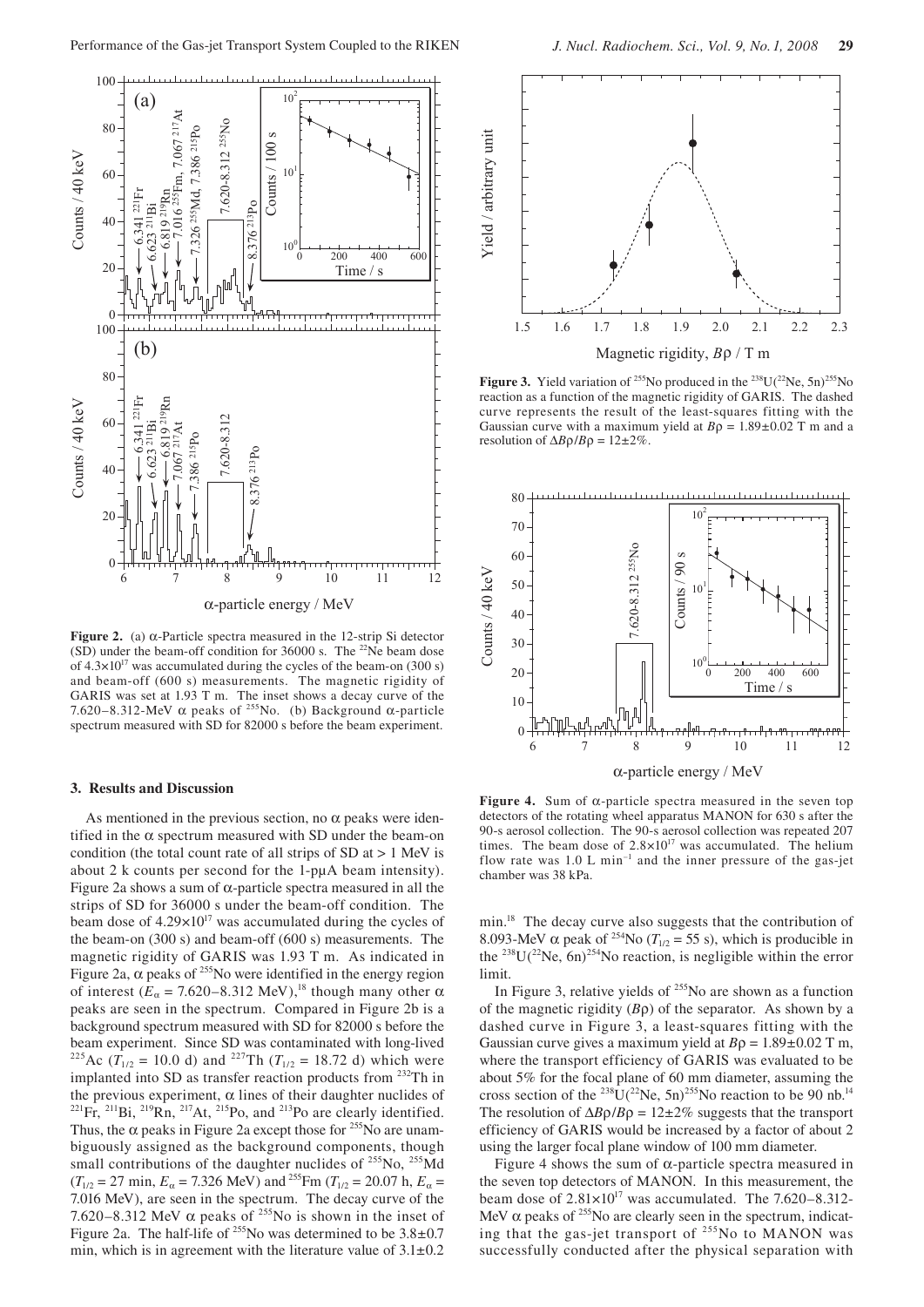

Figure 5. Variation of the gas-jet transport efficiency of <sup>255</sup>No as a function of the helium flow rate. The inner pressures of the gas-jet chamber are indicated for each data point.

GARIS. Background radioactivities such as <sup>213</sup>Po (8.376-MeV α) and 212mPo (11.650-MeV α), which are largely produced in the transfer reactions on the lead impurity in the target, $19$  are fully removed by the present system. The decay curve for the 7.620–8.312-MeV component is shown in the inset of Figure 4a. The half-life was determined to be 3.4±0.8 min. Since MANON was placed in the target room in this experiment, some background events caused by large amounts of neutrons during the irradiation are seen in the spectrum. Recently, we have constructed a chemistry laboratory, which is isolated with a 50-cm concrete shield from the target room, just behind the focal plane of GARIS. In the future, this kind of experiment will be conducted under improved background conditions.

In the conventional gas-jet system in that the beam passes in the target chamber, the gas-jet efficiency decreases due to the increasing plasma induced by the beam. As an example, we measured the gas-jet efficiencies of  $^{173}$ W produced in the natGd( $^{22}$ Ne, *xn*) reaction without the beam separation by GARIS.<sup>14</sup> It was found that the gas-jet efficiency of  $173$ W drastically decreases from 40% at 6.6 pnA to 25% at 0.5 pµA. In Figure 5, the gas-jet transport efficiencies of <sup>255</sup>No are shown as a function of the helium flow rate. In this work, the high gas-jet efficiencies of about 75% were achieved even at > 1 pµA owing to the plasma-free condition. It is also found in Figure 5 that the gas-jet efficiencies are independent of the helium flow rate, i.e., the inner pressure of the gas-jet chamber, though a slight decreasing trend is seen. The recoil ranges of  $255$ No in helium at 38–90 kPa are calculated to be 16.0–6.6 mm, respectively, using the LISE++ code.<sup>20</sup> These recoil ranges are short enough as compared with the depth of the gasjet chamber (60 mm). In our previous study, $12$  the high gas-jet efficiencies of over 80% were obtained both for <sup>206</sup>Fr and <sup>245</sup>Fm. The recoil ranges of <sup>206</sup>Fr and <sup>245</sup>Fm in helium at 90 kPa were 30 and 18 mm, respectively. In the conventional gas-jet system, where a beam dump is placed in the bottom of the chamber, the gas is swept out through the capillary outlet to the vertical direction of the beam axis. Therefore, the position of the capillary outlet in the chamber should be exactly adjusted to the recoil ranges of the product nuclei to obtain their highest gas-jet yields. In the present system, the beam is separated with GARIS and hence we can put the capillary outlet in the bottom of the chamber (see Figure 1c). Thus, the gas is fed into the chamber through the four inlets directed to the surface of the Mylar window and is swept out thoroughly from the bottom of the chamber. This helium flow path in the gas-jet chamber would be advantageous to the range-independent gasjet efficiencies. It is finally pointed out that the highest efficiency of 255No is achieved at the lowest chamber pressure of 38 kPa. This enables us to safely handle the thinner Mylar windows of  $< 1 \mu$ m thickness that should be required for SHE nuclides such as <sup>261</sup>Rf and <sup>262</sup>Db produced in the <sup>248</sup>Cm(<sup>18</sup>O,  $(5n)^{261}$ Rf and  $^{248}$ Cm( $^{19}$ F,  $(5n)^{262}$ Db reactions, respectively.

#### **4. Summary**

We have successfully produced <sup>255</sup>No in the hot fusion reaction of  $^{238}U(^{22}Ne, 5n)^{255}No$  using the gas-jet transport system coupled to GARIS. The  $\alpha$  particles of <sup>255</sup>No separated with GARIS and transported by the gas-jet were clearly observed with a rotating wheel apparatus for  $\alpha$  spectrometry. The high gas-jet efficiencies of about 75% were obtained at the beam intensities of over 1 pµA, and they were independent of the recoil ranges of <sup>255</sup>No in the gas-jet chamber. These results suggest that the GARIS/gas-jet system is promising to explore new frontiers in SHE chemistry: (i) the background radioactivities originating from unwanted reaction products are strongly suppressed, (ii) the intense primary heavy-ion beam is absent in the gas-jet chamber and hence the high gas-jet efficiency is achieved, and (iii) the beam-free condition also makes it possible to investigate new chemical systems that were not accessible before. In the next phase, we plan to investigate the production of SHE nuclides with long half-lives for chemical experiments such as <sup>261</sup>Rf, <sup>262</sup>Db, <sup>265</sup>Sg, and <sup>269</sup>Hs based on the <sup>248</sup>Cm target.

**Acknowledgement.** The authors express their gratitude to the crew of the RIKEN Linear Accelerator for their invaluable assistance in the course of these experiments. This research was partially supported by the Ministry of Education, Science, Sports and Culture, Grant-in-Aid for Young Scientists (B), 16750055, 2004–2006 and (B), 17740179, 2005–2006.

## **References**

- (1) M. Schädel, Ed. *The Chemistry of Superheavy Elements,* Kluwer Academic Publishers, Dordrecht, (2003).
- (2) M. Schädel, Angew. Chem. Int. Ed. **45**, 368 (2006).
- (3) R. Eichler, N. V. Aksenov, A. V. Belozerov, G. A. Bozhikov, V. I. Chepigin, S. N. Dmitriev, R. Dressler, H. W. Gäggeler, V. A. Gorshkov, F. Haenssler, M. G. Itkis, A. Laube, V. Ya. Lebedev, O. N. Malyshev, Yu. Ts. Oganessian, O. V. Petrushkin, D. Piguet, P. Rasmussen, S. V. Shishkin, A. V. Shutov, A. I. Svirikhin, E. E. Tereshatov, G. K. Vostokin, M. Wegrzecki, and A. V. Yeremin, Nature **447**, 72 (2007).
- (4) Ch. E. Düllmann, Eur. Phys. J. D **45**, 75 (2007).
- (5) J. P. Omtvedt, J. Alstad, H. Breivik, J. E. Dyve, K. Eberhardt, C. M. Folden III, T. Ginter, K. E. Gregorich, E. A. Hult, M. Johansson, U. W. Kirbach, D. M. Lee, M. Mendel, A. Nähler, V. Ninov, L. A. Omtvedt, J. B. Partin, G. Skarnemark, L. Stavsetra, R. Sudowe, N. Wiehl, B. Wierczinski, P. A. Wilk, P. M. Zielinski, J. V. Kratz, N. Trautmann, H. Nitsche, and D. C. Hoffman, J. Nucl. Radiochem. Sci. **3**, 121 (2002).
- (6) L. Stavsetra, K. E. Gregorich, J. Alstad, H. Breivik, K. Eberhardt, C. M. Folden III, T. N. Ginter, M. Johansson, U. W. Kirbach, D. M. Lee, M. Mendel, L. A. Omtvedt, J. B. Patin, G. Skarnemark, R. Sudowe, P. A. Wilk, P. M. Zielinski, H. Nitsche, D. C. Hoffman, and J. P. Omtvedt, Nucl. Instrum. Methods A **543**, 509 (2005).
- (7) Ch. E. Düllmann, G. K. Pang, C. M. Folden III, K. E. Gregorich, D. C. Hoffman, H. Nitsche, R. Sudowe, and P. M. Zielinski, *Advances in Nuclear and Radiochemistry, General and Interdisciplinary, Vol. 3*, Eds. S. M. Qaim and H. H. Coenen, Forschungszentrum Jülich GmbH, Jülich, (2004), p 147.
- (8) Ch. E. Düllmann, C. M. Folden III, K. E. Gregorich, D. C.